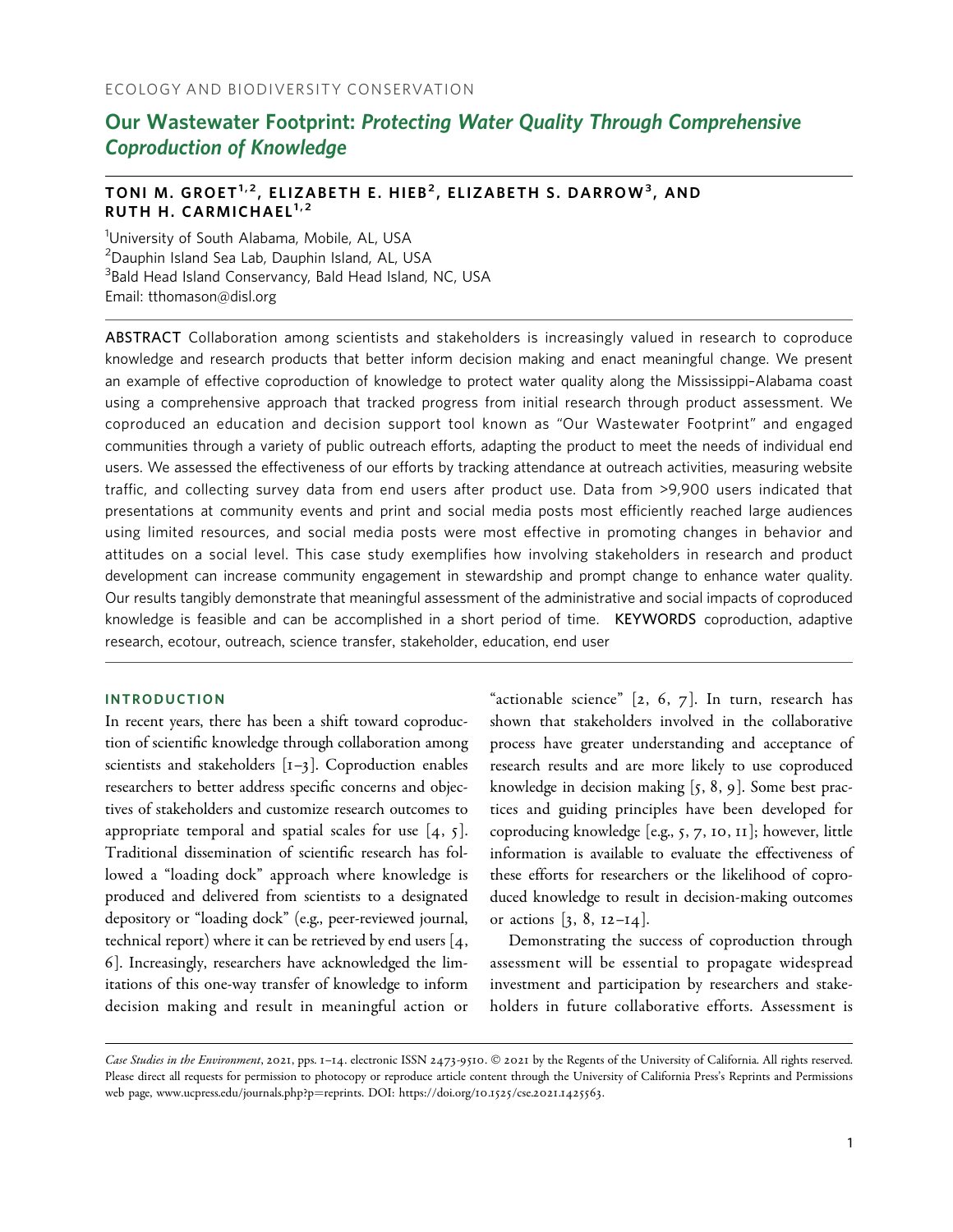increasingly required to determine the social or broader impacts of scientific research and for accountability of research funding [15–17]. Many researchers, however, are not familiar with approaches and metrics for assessing outreach activities that lead to broader impacts from coproduction, and resources have been limited for ready integration into traditional research practices [3, 16]. Researchers also may be discouraged from assessment of coproduction outcomes if it is perceived as too difficult or time consuming, detracting from primary research activities, or unachievable due to unrealistic goals and expectations, particularly with regard to the pace or level of impact [16, 18]. Narratives and case studies can be powerful ways to tangibly demonstrate the feasibility and value of assessment and can be readily customized to targeted stakeholders, but such studies are limited for coproduction [18]. Hence, there is demand for researchers to share their experiences engaging in and assessing coproduction activities to fuel sustained application and realize societal benefits [3].

Wastewater inputs and associated declines in water quality are an environmental issue of concern to coastal communities globally for which management can materially benefit from coproduction of knowledge. Sources of wastewater, including agricultural, chemical and industrial, stormwater, and human sewage can impair water quality by delivering anthropogenically derived nutrients and pathogens to coastal waters [19–21]. Nutrient loading contributes to cascading effects that ultimately result in loss of ecosystem services and ecologically and economically important species [22]. Wastewater also can convey viral and bacterial contaminants such as fecal coliforms, Escherichia coli, norovirus, Vibrio, Salmonella, Shigella, and Listeria that pose human health risks, resulting in beach and fishing area closures and reducing income to local communities [23, 24]. Wastewater, therefore, has potential for pervasive and long-lasting effects on the function of coastal ecosystems and the economy of communities that depend on those resources [25, 26]. Fortunately, management of ecological and human health risks associated with wastewater can be influenced and mediated by informed stakeholder feedback. In the United States, estuaries such as Narragansett Bay, Rhode Island, and Tampa Bay, Florida, saw water quality improved after wastewater treatment facilities updated infrastructure and technology based on community pressure [27, 28]. Stakeholder participation in decision making and

implementation is increasingly valued in water resource management, and some international regulations require participation in water quality initiatives [29–32]. Protecting water quality, therefore, requires coordinated knowledge, awareness, management, and decision making among researchers and diverse groups of stakeholders [31, 33]. Despite the pervasiveness of water quality concerns and recent management advances, this level of collaboration in support of wastewater management has not previously been demonstrated and assessed as an example of coproduction [3].

In this study, we describe and assess a comprehensive approach to coproduction of knowledge based on research to improve water quality along the Mississippi–Alabama coast. We provide tangible examples of how: (1) stakeholders were integrated into research and product development to coproduce knowledge, (2) knowledge was transferred in support of environmental decision making, and (3) the impacts of coproduction activities were assessed in terms of reach, efficiency, and effectiveness to result in social change. Our results provide insight to encourage and enable other researchers to engage stakeholders in research and science transfer projects and coproduce knowledge and products that will prompt change.

# CASE EXAMINATION

#### Setting

On the Mississippi–Alabama coast, freshwater, estuarine, and marine ecosystems support a wide range of natural resources that overlap with human activities  $[34]$ . The northern Gulf of Mexico coast is globally recognized as a biodiversity hotspot, having high biological richness and facing major conservation threats [35, 36]. Local economies in the region are closely linked to natural resources including commercial and recreational fisheries, aquaculture, ecotourism, and a beach destination tourism industry. For example, Mississippi–Alabama coastal tourism brought in an estimated 16.4 million travelers in 2013 and yielded US\$17.6 billion in sales revenue, US\$5.9 billion in labor income, and  $\sim$  200,000 full- and parttime jobs [37]. These regional ecosystems and industries rely on good water quality, which is impacted by a variety of human activities and wastewater sources [34]. Mobile Bay, which comprises most of the Alabama coast, is one of the largest freshwater discharges in the United States, draining wastewater from upstream inputs including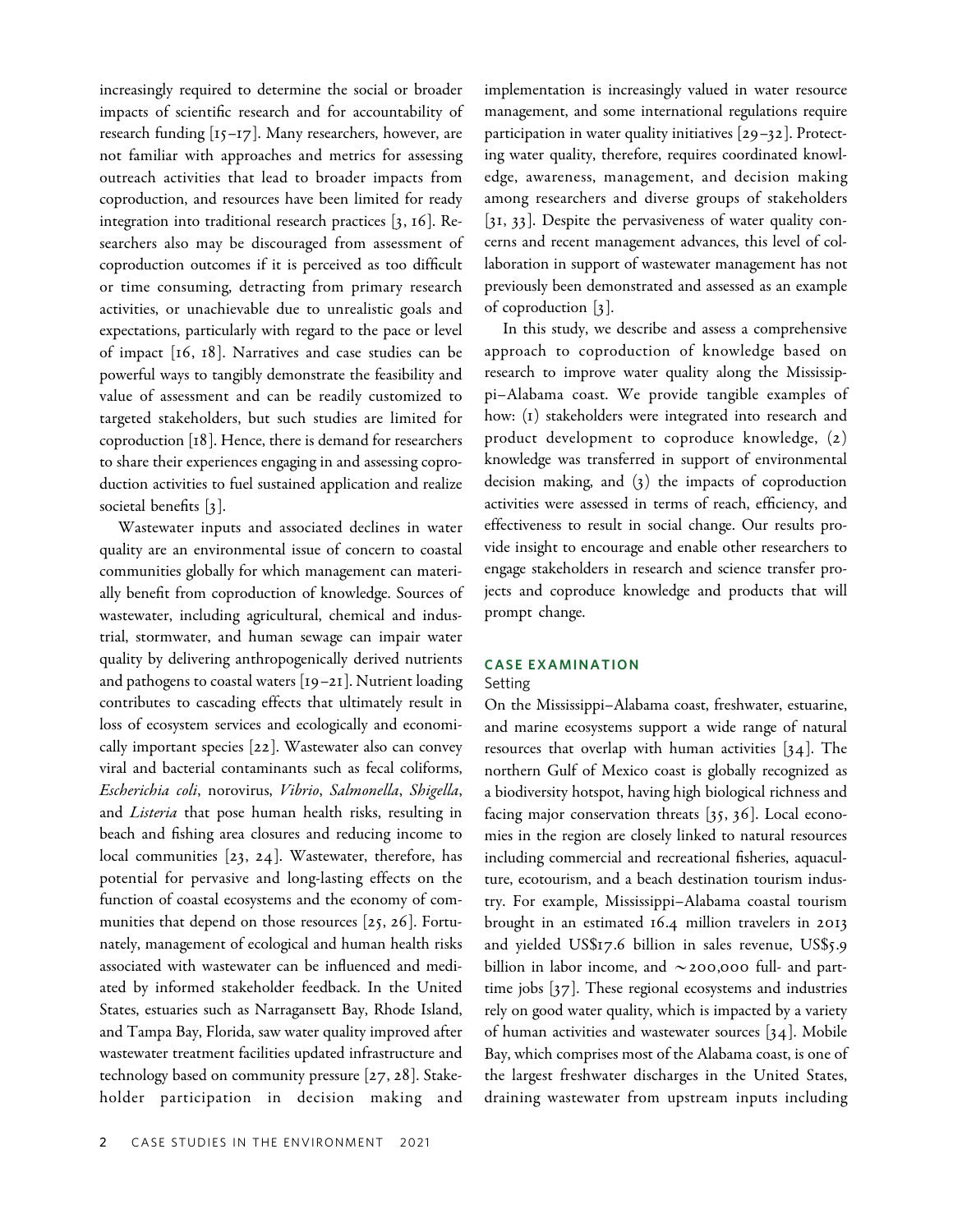$65\%$  of Alabama's land mass, as well as parts of Tennessee, Mississippi, and Georgia, to the Mobile Bay watershed [38]. It is estimated that more than 26 million gallons of raw sewage entered Mobile Bay waters in 2017 alone [39]. Additionally, population growth along the Mississippi–Alabama coast is among the highest in the United States, with four of the top 10 fastest growing cities in Alabama located adjacent to Mobile Bay and eight within the Mobile Bay watershed [40]. Public awareness of water quality concerns and how to address them remain an important issue as coastal areas are subjected to an expanding human footprint, making this area an excellent benchmark system to assess the effectiveness of adaptive research and coproduced knowledge and products to raise awareness and promote change to protect water quality.

#### APPROACH

# Stakeholder Integration Into Research and Product Scoping (2008–2014)

To connect findings from scientific research to intended end user interests and decisions, we used a joint fact finding (JFF) approach  $[4I, 42]$ . We initiated this approach during spring 2008, 2 years prior to the start of the research study, in collaboration with stakeholders including personnel at the Grand Bay National Estuarine Research Reserve, which is located on the Mississippi– Alabama border, the U.S. Food and Drug Administration Seafood Safety Laboratory in Alabama, and Ecotours of South Mississippi, a locally owned and operated nature tour business. We discussed research priorities and defined a preliminary list of community interests and additional stakeholders to guide proposal development (JFF Step 1: Prepare). We then invited collaboration by partners whose expertise and interests dove-tailed with the identified research needs and management concerns of the community. We developed the scope of work for the research project and wrote the research proposal with this collaborative group (JFF Steps 2–3: Scope and Define). Throughout the research study (2009–2013), we regularly interacted with stakeholders, received feedback, and integrated stakeholder perspectives during semiannual working group meetings (JFF Steps 4–6: Conduct Study, Evaluate, Communicate). All meetings were moderated by a professional integration lead with research and extension experience who employed a structured decisionmaking (SDM) framework [e.g., 43, 44] to set objectives, review alternatives, evaluate costs and benefits, and reach

TABLE 1. Participants Who Attended the Data Sharing and Product Vetting Workshop in 2014 and the Subsequent "Our Wastewater Footprint" Product Unveiling and Stakeholder Feedback Workshop in 2018.

| 2014 | 2018                   |
|------|------------------------|
| 3    | Ω                      |
| 0    | 5                      |
| 19   | 10                     |
| 9    | 4                      |
| O    | $\overline{2}$         |
|      | $\overline{2}$         |
| 3    | 4                      |
| 7    | 3                      |
| 6    | 1                      |
| 48   | 31                     |
|      | Number of Participants |

Stakeholders self-identified their role as a participant at each workshop.

consensus. The combined JFF and SDM approach was selected as the most suitable method for stakeholder integration and coproduction based on similarity to the scientific method commonly used by researchers.

To translate research outputs to useful products for stakeholders, we hosted a stakeholder workshop that included more than 40 researchers, managers, and members of the public to share results and coproduce outreach products (table 1). Stakeholders reviewed four example products suggested for development in earlier stakeholder meetings: (1) land-use change predictive assessment tool, (2) website informational clearinghouse, (3) interactive educational game for ecotours, or an "edutainment packet," and  $(4)$  traditional printed education and outreach materials. Stakeholders were separated into three focus groups based on their self-defined roles and interests (land-use change, water quality/shellfisheries, outreach/education) to review and discuss the products. From these discussions and a subsequent anonymous survey, stakeholders identified the products they thought would be most useful to promote water quality protection in the community. Favored products included predictive tools, a centralized web-based resource to share data and other relevant resources with the community, and interactive educational materials to broadly transfer knowledge to local citizens, from ecotourists to municipal officials.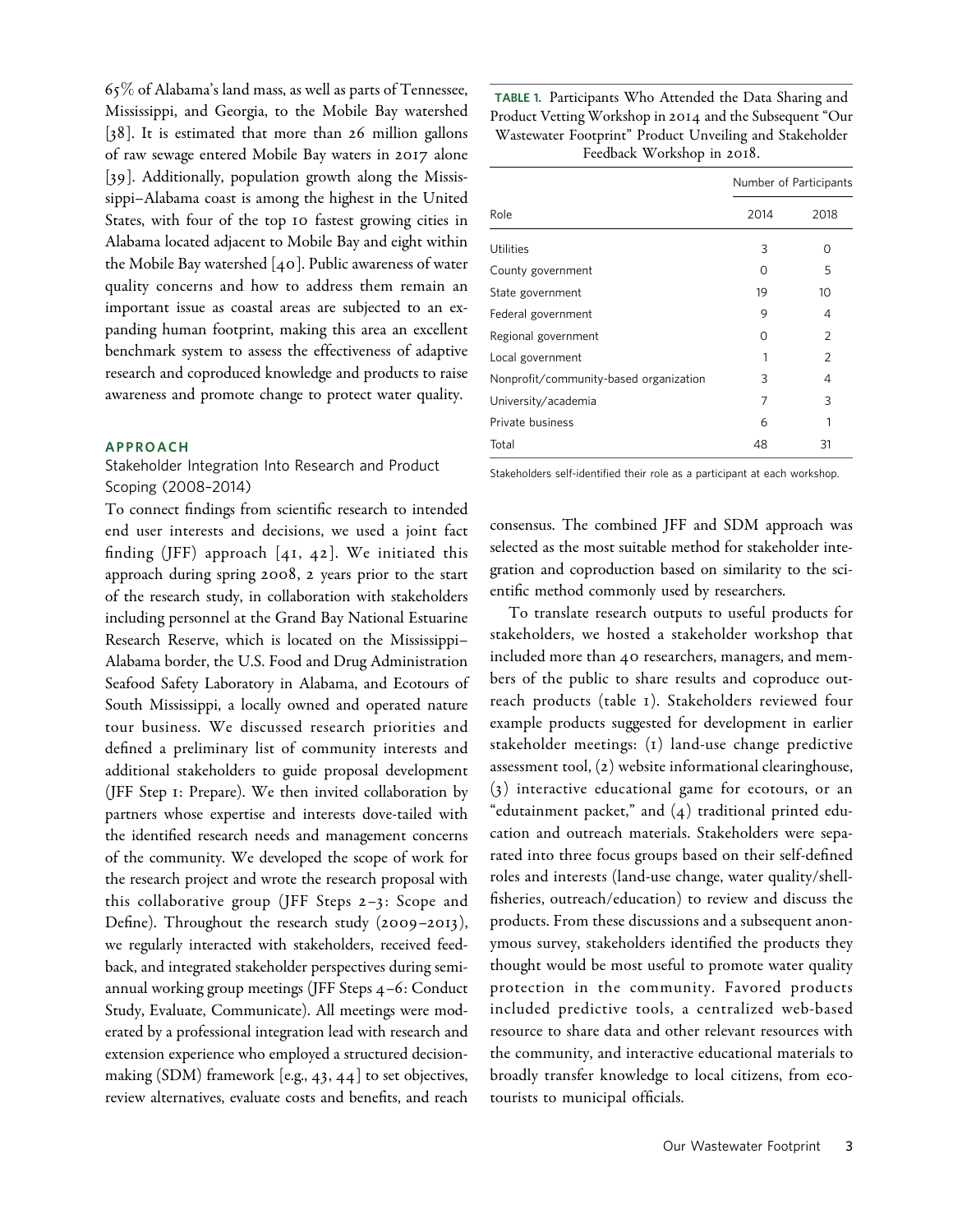# Product Development (2017–2018)

To develop and vet the selected products, we sought and obtained additional funding specific to science transfer that allowed for continuation of the coproduction process to provide tangible and usable materials to stakeholders [45]. We continued use of the JFF process by conducting an initial planning meeting with the expanded group of stakeholders established during the research and product scoping. This team drafted the core content of products including (1) the "Our Wastewater Footprint" website (<https://www.disl.edu/research/wastewaterfootprint>), which featured a general introduction to wastewater pollution; summary of the research project setting, methods, and findings; resources and recommendations to improve water quality; and electronic copies of printable outreach materials; 2) Edutainment packets, consisting of 2-page full color factsheets featuring an interactive educational

game and instructions for use as a handout for ecotour operators, classroom instructors, and others. Draft products were reviewed and vetted by stakeholders during an unveiling workshop (table 1). To promote use of the web page and information packets, we also produced informational flyers to be broadly distributed within communities.

# Product Refinement, Dissemination, and Assessment (2018–2019)

Product refinement and dissemination activities fell into five major categories with different target audiences and outreach goals, including (1) professional meetings, (2) tourism, (3) static displays, (4) print and social media, and  $(5)$  community events (table 2). These categories were then used to assess the reach, efficiency, and effectiveness of outreach efforts.

TABLE 2. Types of Outreach Activities Through Which "Our Wastewater Footprint" Was Disseminated, Including Audiences Reached and Interaction Goals for Each Activity.

| Activity     | Description      | Examples                                                            | Audience Type             | Interaction                          |
|--------------|------------------|---------------------------------------------------------------------|---------------------------|--------------------------------------|
| Professional | Presentations at | Coastal and Estuarine Research Federation                           | Small and large groups;   | Active interaction with peers and    |
| meetings     | scientific and   | biennial meeting, Bays & Bayous Symposium,                          | short-term; (two-way      | other professionals engaged in       |
|              | business         | National Conference on Ecosystem                                    | communication)            | science transfer; shared ideas,      |
|              | meetings         | Restoration, Evonik Industries, Osprey                              |                           | received feedback                    |
|              |                  | Initiative, LLC.                                                    |                           |                                      |
| Tourism      | Use of           | Boat-based (power, kayak) ecotour or nature-                        | Small groups; short-term  | Active training; personalized        |
|              | edutainment      | immersive groups (e.g.; WildNative Tours,                           | (one-way                  | programs for product use and public  |
|              | packets or       | Delta Airboat Express)                                              | communication)            | education                            |
|              | factsheets       |                                                                     |                           |                                      |
| Static       | Poster or        | Evonik Industries closed circuit campus                             | Large groups; short or    | Passive interaction with employees   |
| display      | electronic       | television, Dauphin Island Sea Lab aquarium                         | longer term; repeated     | and interested visitors for product  |
|              | display in       | display, WildNative Ecotour lobby poster                            | exposure (one-way         | use and public education             |
|              | a museum or      | display                                                             | communication)            |                                      |
|              | business         |                                                                     |                           |                                      |
| Print and    | Electronic and   | Newsletter, magazine, newspaper articles;                           | Large groups; short-term; | Passive public advertising and       |
| social media | hardcopy news    | Facebook posts; links shared on partner                             | repeated exposure (one-   | participation by local environmental |
|              | items            | websites (e.g., Alabama Coastal Foundation,                         | way communication)        | organizations for product use and    |
|              |                  | Dog River Clearwater Revival)                                       |                           | dissemination                        |
| Community    | Traveling        | Dauphin Island Sea Lab's Discovery Day open Small and large groups; |                           | Active interaction with interested   |
| events       | displays,        | house, K-12 STEM events, fishing tournaments short-term (two-way    |                           | members of the public for product    |
|              | presentations,   | (e.g., Evonik Fishing Rodeo)                                        | communication)            | use and education                    |
|              | outreach booths  |                                                                     |                           |                                      |

Small group refers to fewer than 30 people, and short-term indicates a single interaction or event.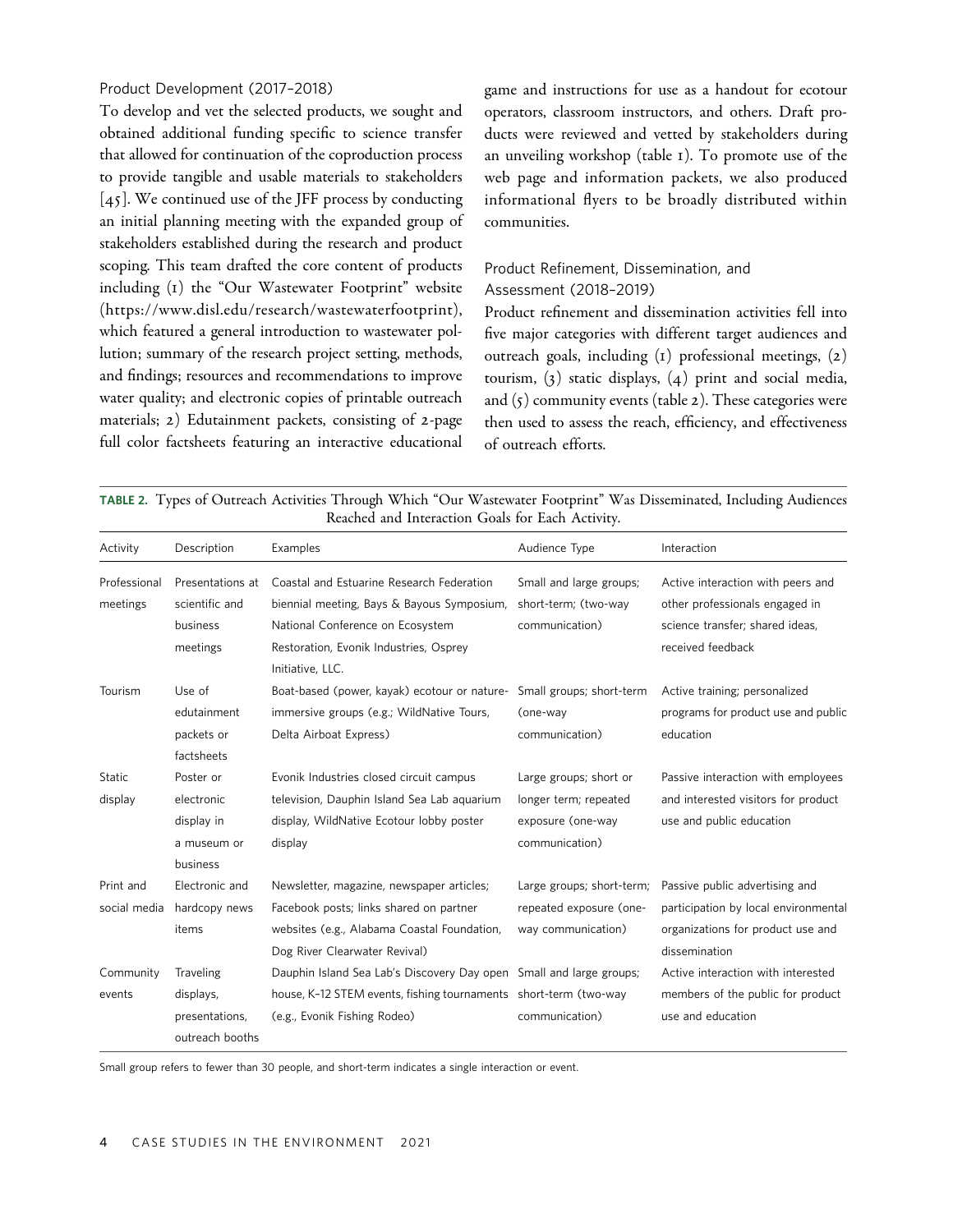Product refinement involved updating and reviewing the "Our Wastewater Footprint" website and other materials based on stakeholder feedback, adapting factsheets to create different versions specific to local waterways and user groups, and adding website linked QR codes to all printed products. We also expanded our products by translating written materials to PowerPoint presentations for professional meetings, electronic displays, and community events. For ecotours and similar groups, a representative at each partner organization was trained by the "Our Wastewater Footprint" team and given materials to distribute as appropriate. Each organization's representative could then teach their tour groups, classes, or employees about wastewater influence in their area.

Product dissemination was accomplished by reaching out to existing stakeholders to share products and establishing new relationships with potential end users along the Mississippi–Alabama coast. New partnerships were made by contacting ecotours and other local organizations or businesses identified by existing stakeholders or team members as having programs or products related to the content of "Our Wastewater Footprint." We opportunistically participated in outreach events and further modified outreach materials and activities as needed to meet the needs of new end users. All users were invited to download materials from the website for individual modification and allowed to repost modified materials to benefit future users.

Product assessment considered three common types of metrics typically used to assess the impacts of outreach projects: (1) administrative metrics (total number of people reached), (2) social metrics (number of people that learned something new or indicated they would change behaviors based on information), and (3) environmental metrics (actual changes in community behavior or resource quality), a longer term metric not directly measured in this study [46].

Reach and efficiency (administrative metrics)—We recorded the reach of "Our Wastewater Footprint" for individual events under each dissemination category. For professional meetings, community events, and tourism venues, we recorded reach as the number of attendees or participants. Static display reach was determined as the number of people passing through (e.g., a business lobby) or attendance at each location during the time the display was posted. For print and social media, reach was calculated as the number of views of a given post or documented distribution

(number of subscribers) to the specific media outlet (e.g., newsletter, magazine). To quantitatively define the efficiency of each type of dissemination activity, we calculated "efficiency scores" by dividing the total reach by the average number of person-hours invested in planning and executing activities for each dissemination category.

Effectiveness (social metrics)—To determine whether reach resulted in increased product use, website traffic in terms of main page views during the outreach time period (November 1, 2018, to November 30, 2019) was monitored daily via Google Analytics [e.g., 47]. To quantify the duration of influence (longer term impact), we compared website traffic for 2-, 5-, and 10-day windows following each outreach activity. To determine how viewers were using resources available on the website, we recorded total and unique viewers and calculated the average amount of time spent on each web page per viewing day. To assess the effectiveness and social impact of products, online and in-person (paper) surveys were provided to ecotour operators to administer to participants. The online survey also allowed independent website viewers to provide feedback ([https://www.disl.org/research/](https://www.disl.org/research/wastewaterfootprint/ourwastewater-footprint-survey) [wastewaterfootprint/ourwastewater-footprint-survey](https://www.disl.org/research/wastewaterfootprint/ourwastewater-footprint-survey)).

# RESULTS

#### Research Outcomes Overview

Our research study found that historical and present-day land use, particularly increased wastewater and stormwater, has affected estuarine water quality on the Mississippi-Alabama coast  $[48, 49]$ . With input from stakeholders who helped to define sampling locations and the scope of data collection, we identified one location with particularly poor water quality (considered impaired by some metrics) and demonstrated that wastewater treatment helped alleviate water quality impairment throughout the region [50]. We concluded that to sustain water quality and associated living resources, communities must balance land use with water quality priorities, which should include implementing suitably designed wastewater treatment and promoting communication among researchers, local residents, and management authorities.

# Stakeholder Engagement

Representatives from a variety of community groups participated in the coproduction process at the product vetting (2014) and unveiling (2018) workshops. At both workshops,  $\sim 60 - 70\%$  of attendees identified as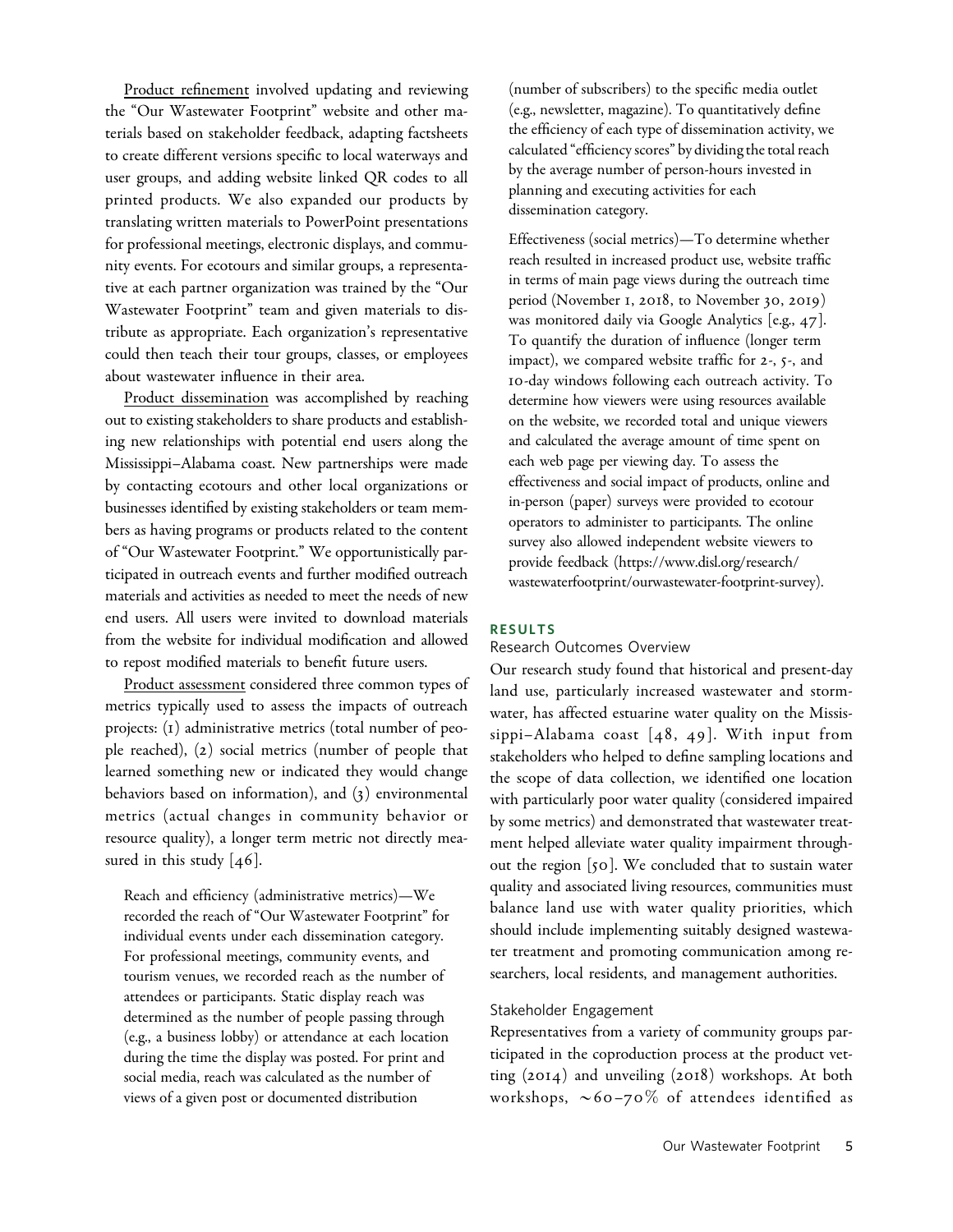

FIGURE 1. The total reach of "Our Wastewater Footprint" in terms of number of people participating or receiving information during each type of outreach activity compared to the mean  $(\pm$ standard deviation) number of person-hours invested in preparing for each activity. Efficiency scores were calculated as the ratio of total reach to preparation time.

government workers from local to federal levels, with most participants from state agencies (table 1). The remaining  $\sim$ 30% of participants were based in academic, nonprofit, or commercial institutions. A closing survey taken by participants at each workshop (SI. 1 and 2) found >80% of attendees agreed or strongly agreed that they gained new information from the research or products, which they would directly use or share, and participants felt engaged and invested in the research and products. During the 2014 workshop that included use of the SDM approach with breakout group discussions of product alternatives, reported collaborative engagement was >96% (SI. 1). All respondents indicated they trusted the knowledge of the presenters (2014) and derived products (2018). Survey results also yielded suggestions for expanded end users, applications, and content to improve reach and likelihood of use.

# Assessment of Reach and Efficiency (Administrative Metrics)

During the 13-month assessment period, we conducted 27 outreach and product dissemination activities (5 professional meetings, 3 tourism-based activities, 3 static displays, 5 print and social media posts, and 11 community events; table 2). "Our Wastewater Footprint"

reached at least 9,900 people. Some categories may have reached a larger audience than can be reasonably determined due to views outside of our assessment period (static displays or tourism) or on a platform we did not have access to, such as a personal Facebook page (print and social media). Reach within individual activity categories ranged from a total of 131 people at professional meetings to nearly 4,000 people at community events and through print and social media (figure 1). Together, community events and print and social media categories comprised 78% of the total reach of product dissemination activities.

Preparation time for these activities ranged from 2 to 7 h, with community events (2.2 h) and professional meetings (2.4 h) requiring the least amount of preparation time and tourism  $(6.7 \text{ h})$  requiring the most (figure 1). Less preparation time was necessary for community events and professional meetings largely because these required only copying or updating premade materials, while tourism required time to prepare materials, meet with ecotour operators, train them on product use, and follow up on use and for assessment. As a result, community events had the highest efficiency scores followed by print and social media, professional meetings, static displays, and tourism.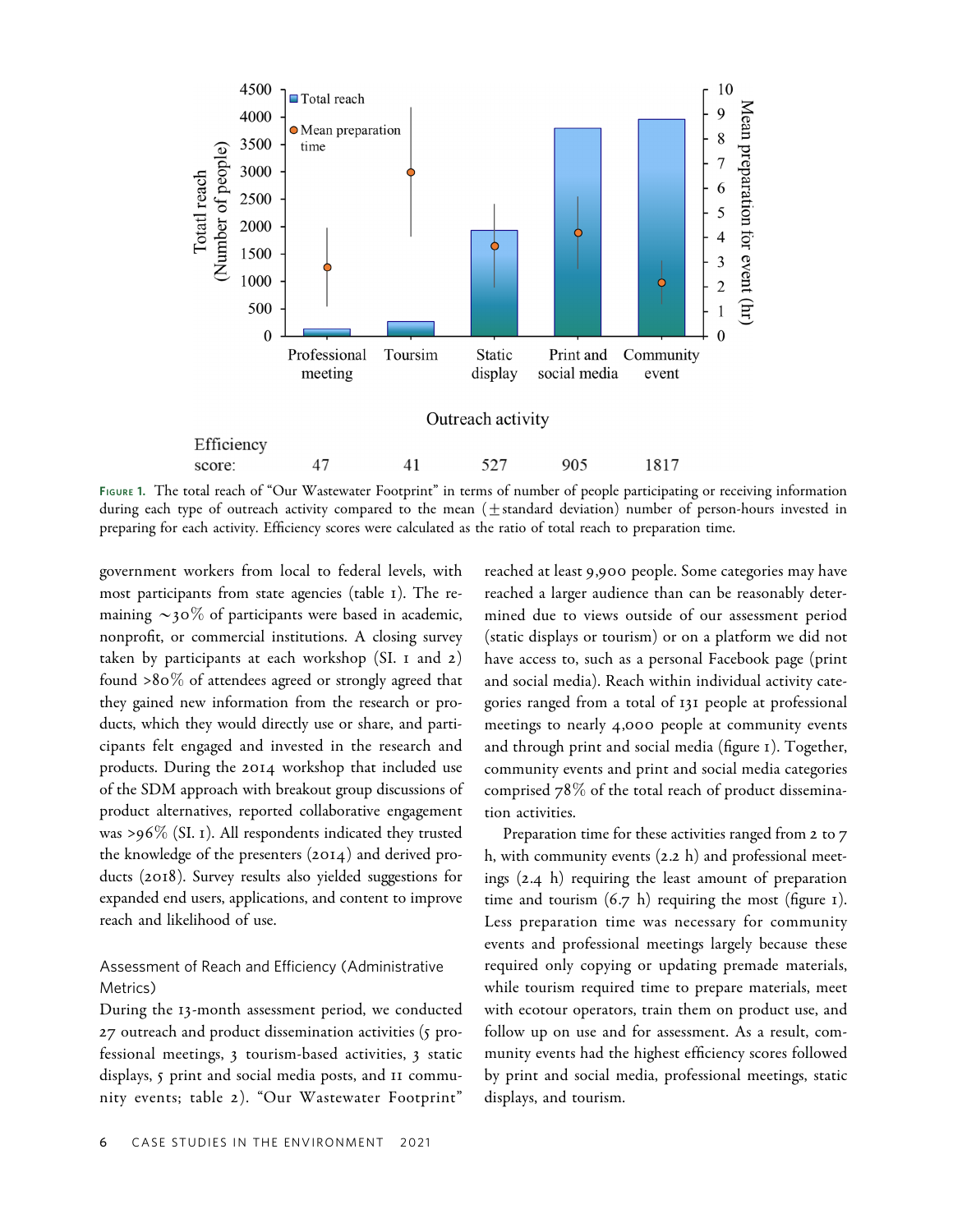

FIGURE 2. Website traffic for "Our Wastewater Footprint" during November 2018–2019 (month-year) when the website and other products were disseminated at different outreach activities. Each dot indicates the date of an outreach event, and the blue line indicates continuous daily website views, including the dates of events and periods between events. Tourism (ecotours) was not included because dates of specific ecotours were not reported. The numbers following category titles in the legend represent the mean  $\pm$  standard deviation day of website views for each activity category.

# Assessment of Effectiveness (Social Metrics)

The "Our Wastewater Footprint" website had 733 total views during the 13-month study (figure 2). Daily views ranged from 0 to 38, with a mean  $\pm$  standard deviation of 2.1  $\pm$  3.7. The two highest days of views occurred on February 6 and March 1, 2019, following highly viewed social media posts. As a result, print and social media activities generated the highest daily mean of 17.8 (figure 2, inset table) and median (25) number of website views. Median values for all other types of activities were  $\leq_4$ .

When quantifying longer term influence, in all cases, the mean number of daily website views did not significantly differ from 2 to 10 days following an event (figure 3, top; analysis of variance: 2-day:  $F_{3,20} = 2.82, p = .07;$ 5-day:  $F_{3,20} = 2.15$ ,  $p = .13$ ; 10-day:  $F_{3,20} = 1.77$ ,  $p =$ .19). For professional meetings and print or social media posts, average daily views tended to be higher within 2 days following the event and decreased with time but still remained higher after 10 days than other activities after 2 days. For example, print and social media posts generated an average of 11 views during the 2-day window, with views declining to an average of four views during 10 days, possibly due to ongoing ease of access for these types of activities.

While on the website, most viewers visited the main page (figure 3, bottom), and  $47\%$  of these viewers continued to other major pages, primarily visiting pages focused on the study system (Grand Bay) and overall wastewater influences ("Our human footprint"). The longest average viewing time ( $\sim$ 3.5 min per viewing day) was spent reviewing methods and results from the research study. When considered together, pages that offered tangible recommendations and access to products such as the edutainment packet, factsheets, or surveys ("What you can do," "Take it with you," "Resources," "Other links") were the most engaged, having more views (173 unique, 198 total viewers) and cumulative mean viewing time ( $\sim$ 8.5 min per day) than other individual pages.

In all, 10 ecotour survey responses were received  $(\sim 4\%$  of tourism reach) from participants following three ecotour activities, including eight paper and two online surveys. All ecotour survey participants noted that they would somewhat or definitely incorporate water quality improvement recommendations into their lifestyles (SI. 3). In areas known to have wastewater sources, 60% of ecotour participants recognized sources of wastewater they previously had not noticed and learned something new about those sources. These results support use of ecotour surveys as representative social metrics.

#### **DISCUSSION**

We found continuous interaction with stakeholders was important to guide scientific research, coproduce research products, and assess outcomes. Allowing stakeholders to provide feedback throughout the research and product development process gave insight into how different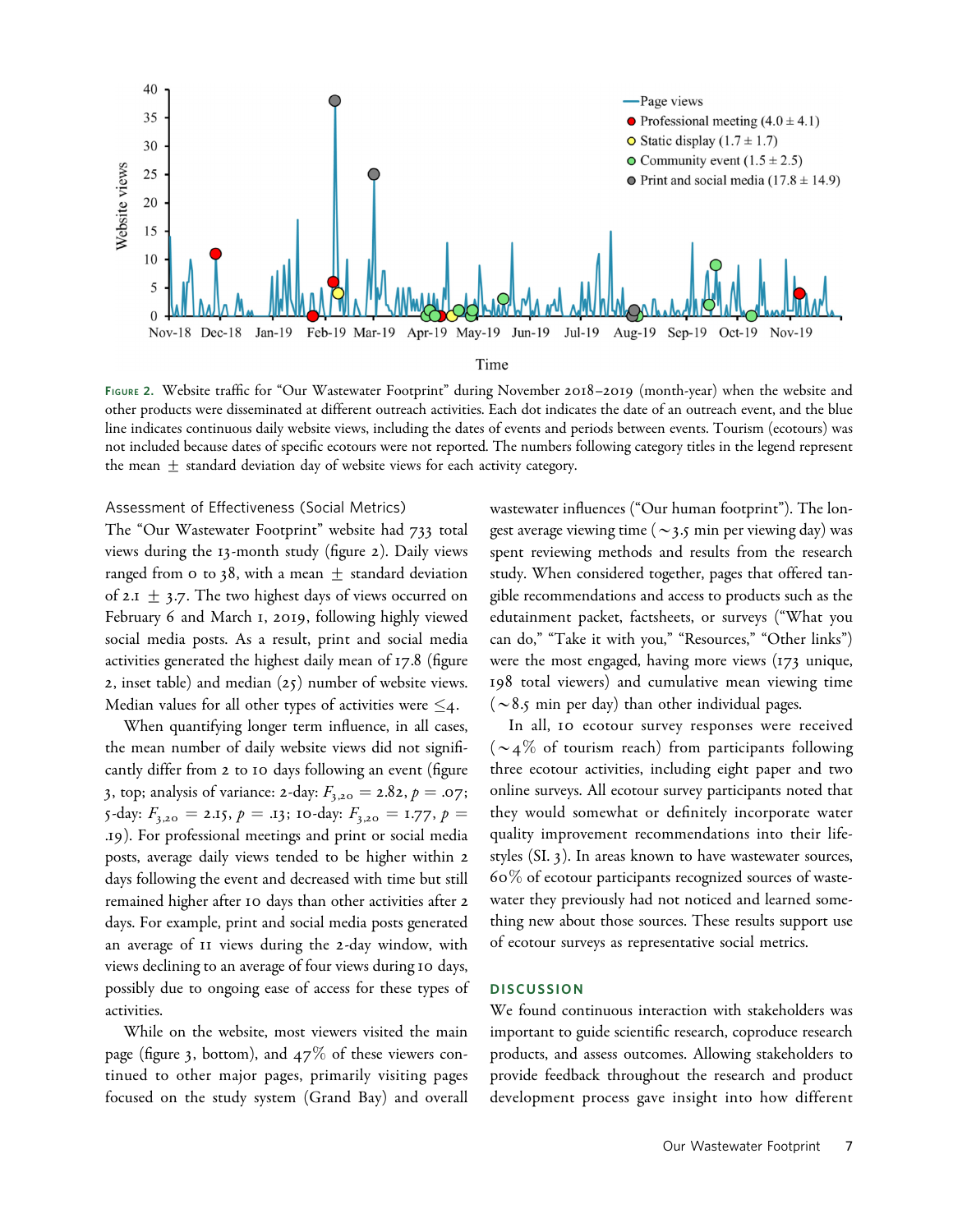

FIGURE 3. Mean ( $\pm$  standard deviation) website views per day for 2, 5, and 10-day windows following four types of outreach activities (top) and total and unique viewers of the "Our Wastewater Footprint" website compared to the mean viewing time for each of the main webpages, separated by topic (bottom) during the 13-month study period. Mean viewing time was calculated as the total time spent on each web page per viewing day divided by the total number of viewing days during the study. Due to high variation in mean viewing time, the standard deviation  $(\pm$  standard deviation) is shown in the same order as an inset to the bottom panel.

members of the community would use research products and helped invest stakeholders in product use. During design and implementation of research and throughout product vetting and development, most stakeholder interactions occurred during in-person meetings, with coproduced research products guiding subsequent outreach and broader community engagement. Most importantly, during this project, we were

able to successfully quantify the impacts of these efforts using administrative and social metrics that we anticipate will affect environmental metrics in the future. By providing tangible examples of a successful comprehensive approach to coproduction that included assessment, we can facilitate participation in coproduction activities by other researchers and promote sustained application through evidence of benefits [3, 16].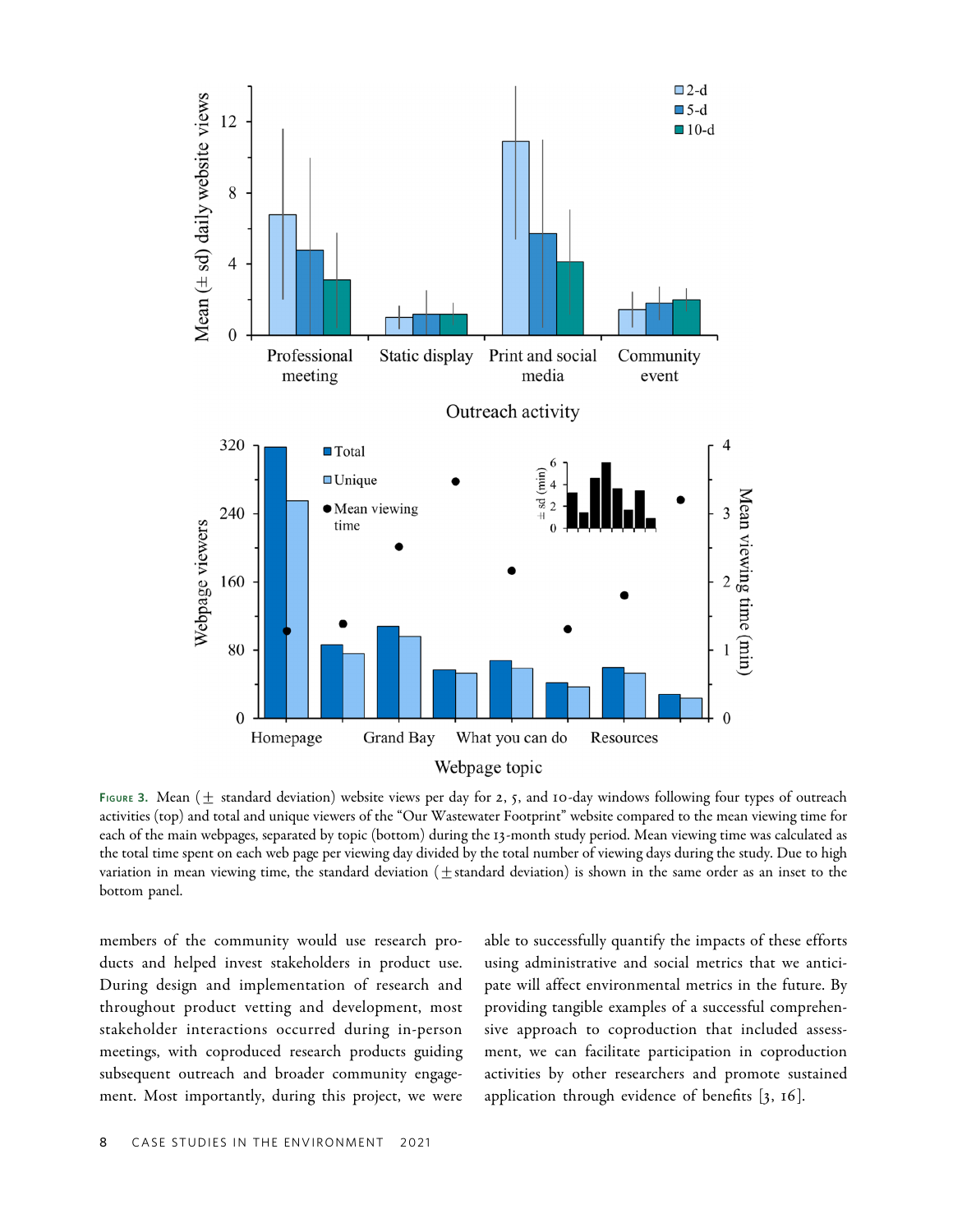Reach and Efficiency (Administrative Metrics)

Use of a range of assessment methods enabled our study to rapidly identify practices to maximize the reach and efficiency of coproduced knowledge and products within the stakeholder community. Administratively, "Our Wastewater Footprint" had a high estimated minimum total reach to more than 9,900 individuals. Comparison of reach to preparation time along with website traffic and survey data indicated that active community events and passive print and social media posts were the most efficient methods to reach large audiences. Other studies have found strategic use of a variety of social media tools to be effective for engaging end users and building collaborations [47, 51]. The increasing popularity of social media applications, availability of a wide and growing range of platforms, declining costs of basic technology for access and use, easily accessible metrics for quantifying use, and increased awareness of high return on investment are likely to make informed and targeted social media posting a particularly useful tool to facilitate distribution of coproduced knowledge and enhance assessment of coproduction activities in coming years [52, 53]. Furthermore, social media platforms are increasingly dedicated to active interactions (e.g., Facebook Live, Instagram, TikTok), giving additional capacity to communicate with a range of audiences [54]. Overall, we found that a combination of active (community interactions) and passive (print and social media) approaches were most efficient and effective for dissemination of "Our Wastewater Footprint" materials to engage a large and diverse audience in a short period of time.

# Effectiveness (Social Metrics)

To be meaningful, administrative metrics must translate to social or environmental changes. As with reach and efficiency, we found that print and social media were the most effective means to motivate social responses (e.g., prompt end users to seek additional information or identify lessons learned). Greater social responses for print and social media may be in part facilitated by end users encountering articles or posts while already using a device with internet access, allowing them to immediately use a link to other web-based resources. Participants engaged in other activities such as professional meetings, community events, and tourism may be delayed in accessing the internet and lose motivation to follow up online, contributing to reduced likelihood of seeking additional knowledge (fewer website views) immediately following these events. Static or declining website views on days following outreach events emphasize the need for resharing passive information through time to maintain social responses. Hence, while community events involved active interaction with end users and had a similar administrative reach to print and social media posts, they did not result in the same evidence of social engagement with products. From team member experience, however, these direct interactions were beneficial in allowing two-way communication between stakeholders and the "Our Wastewater Footprint" team to mutually enhance knowledge of water quality concerns. It is possible that stakeholders attending meetings and community events, where they were able to directly communicate with the team, take hard copies of materials such as factsheets, and ask questions firsthand, did not need to visit the website for additional information, particularly within the 2- to 10 day window following events. These stakeholders may refer to outreach materials and visit the website in the future when needed, potentially resulting in a longer term investment in product use that is not immediately captured in the metrics we assessed. Similarly, static displays, such as in the lobby of a building, reached fewer people per day but did so over a longer period of time (the duration of the display), providing a less immediately trackable but potentially longer term impact on viewers. When strategically planning product dissemination, it is important to consider that each category of outreach activity has a different type of audience and duration of impact. Depending on the specific outreach goals and available resources of a project, our data suggest the most effective approach for turning administrative results into immediate and longer term social impacts may be to engage in a variety of active and passive outreach activities (e.g., table 2).

Surveys following targeted outreach activities provided an additional but more labor-intensive means of assessing stakeholder engagement with coproduced knowledge on a social level. Our survey results indicated that stakeholders valued and trusted coproduced research knowledge and products, intended to use or share these products, and felt integrated and invested in the coproduction process. These social outcomes are highly promising, and they align with and build on results from other studies that have shown potential for improvement in water quality through collaboration with stakeholders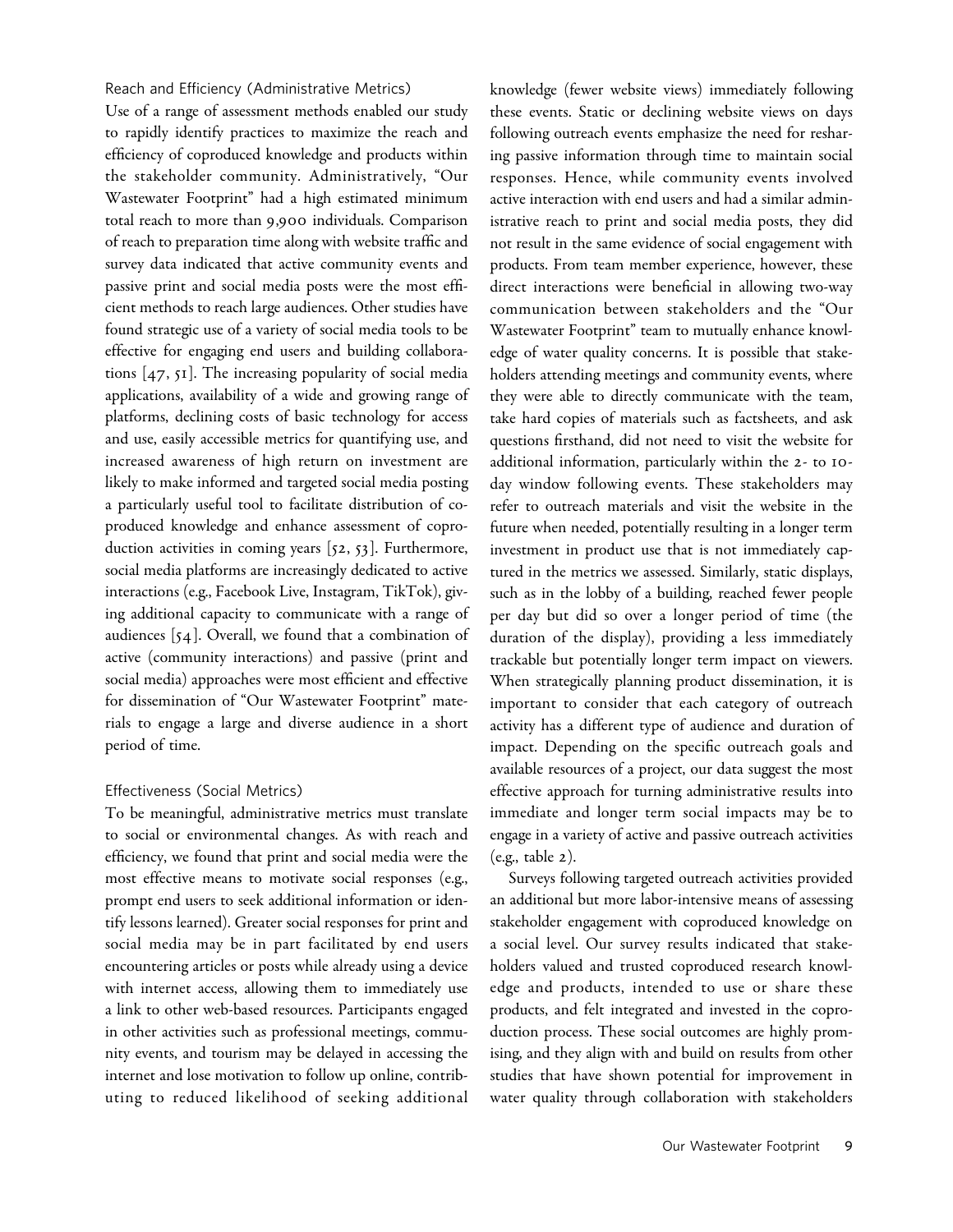[31, 32]. While none of the surveys had 100% participation, we found in-person surveys (e.g., at workshops) had much higher response rates than remotely implemented surveys (ecotours, website). Limited survey responses following ecotours may, in part, be due to tourists who were uninterested or unwilling to take the surveys or ecotour operators who did not request or encourage survey participation after each tour. Because ecotour operators received training to independently use "Our Wastewater Footprint" content to add value to their operation but received no direct benefit from subsequent survey participation, there was no way to ensure they would follow through on the survey (assessment) component following training. Similarly, website viewers may have been unwilling to invest time to participate in online surveys or may not have known about the survey if they did not visit the survey-linked page within the website. Of all product dissemination activities, integration with ecotourism relied most heavily on stakeholder partners and their effectiveness in using and communicating coproduced knowledge, making it the most labor-intensive, difficult to quantify, and arguably least efficient coproduction assessment method. Ecotourism, however, has been rapidly growing worldwide as an economically beneficial approach to sustainable tourism  $[55, 56]$  and therefore has potential to be a powerful tool in the coproduction process to increase public education and promote environmental change. Our experiences working with ecotour operators suggest that these efforts will take time investment and business-focused integration efforts to balance oversight of product dissemination with priorities of ecotour operators and their clients. Operators must perceive value, particularly economic value, in use and assessment of coproduced knowledge to motivate their participation in coproduction and application of products [57, 58]. Further study is needed to develop best practices for collaboration with ecotourism to produce administrative, social, and environmental impacts.

### **CONCLUSION**

There are many obstacles faced by researchers who are dedicated to coproduction of knowledge. Much of the information available on coproduction, adaptive research, and science transfer is theoretical or top-down (originating from policy or management needs; [e.g., 3]). There are few specific published examples of how to comprehensively transfer products from the ground up (from research to application) and assess impacts at the social and community levels. Creating tangible resources from research results historically has not been a priority, and the application of coproduction of knowledge to research products is still in many ways in its infancy [3]. Traditional metrics most often used by funders and scientists (e.g., peer-reviewed publications, citations) to measure research outcomes are not designed to facilitate or evaluate the success of coproduction efforts [18, 59]. Many scientific communication and outreach assessments also are exclusively released to funding agencies or kept in companies' internal databases [60], which makes finding background knowledge on outreach and assessment methods difficult. Continued development and availability of practical guidance for multi-collaborator input to produce evidence-based materials that can be interactive, and eventually evaluated, will be critical to success for future adaptive research and science transfer projects that result in coproduction of knowledge [8, 12].

Arguably the major obstacle that may be encountered by researchers is deciding how to engage in coproduction activities with limited resources [3, 61]. While there has been a push for scientists to consider how others such as managers and policy makers may use their information, there are very few funding opportunities that support the flexibility in timing and funding to allow research projects to meaningfully adapt to stakeholder feedback after a project is initiated or that support development and vetting of coproduced materials or tools. Interactions among scientists and stakeholders can be required by funding agencies [3], but without flexibility in budgeting and time frames for work, responsiveness to end user needs may still be limited. After primary research is conducted, funders will also need to consider additional funding and time for product development, vetting, use, and assessment to determine the best forms of outreach to facilitate transfer and whether those efforts lead to behavioral or policy changes or, at minimum, enhanced awareness of a concern [62, 63]. A project like "Our Wastewater Footprint" illustrates the value of dedicated funding to turn research results into coproduced, publicly usable resources and recommendations. We tangibly demonstrate that meaningful assessment of the administrative and social impacts of coproduced knowledge is feasible and can be accomplished in a short period of time. While we were not able to assess environmental-level outcomes of the coproduction process as part of this project, engaging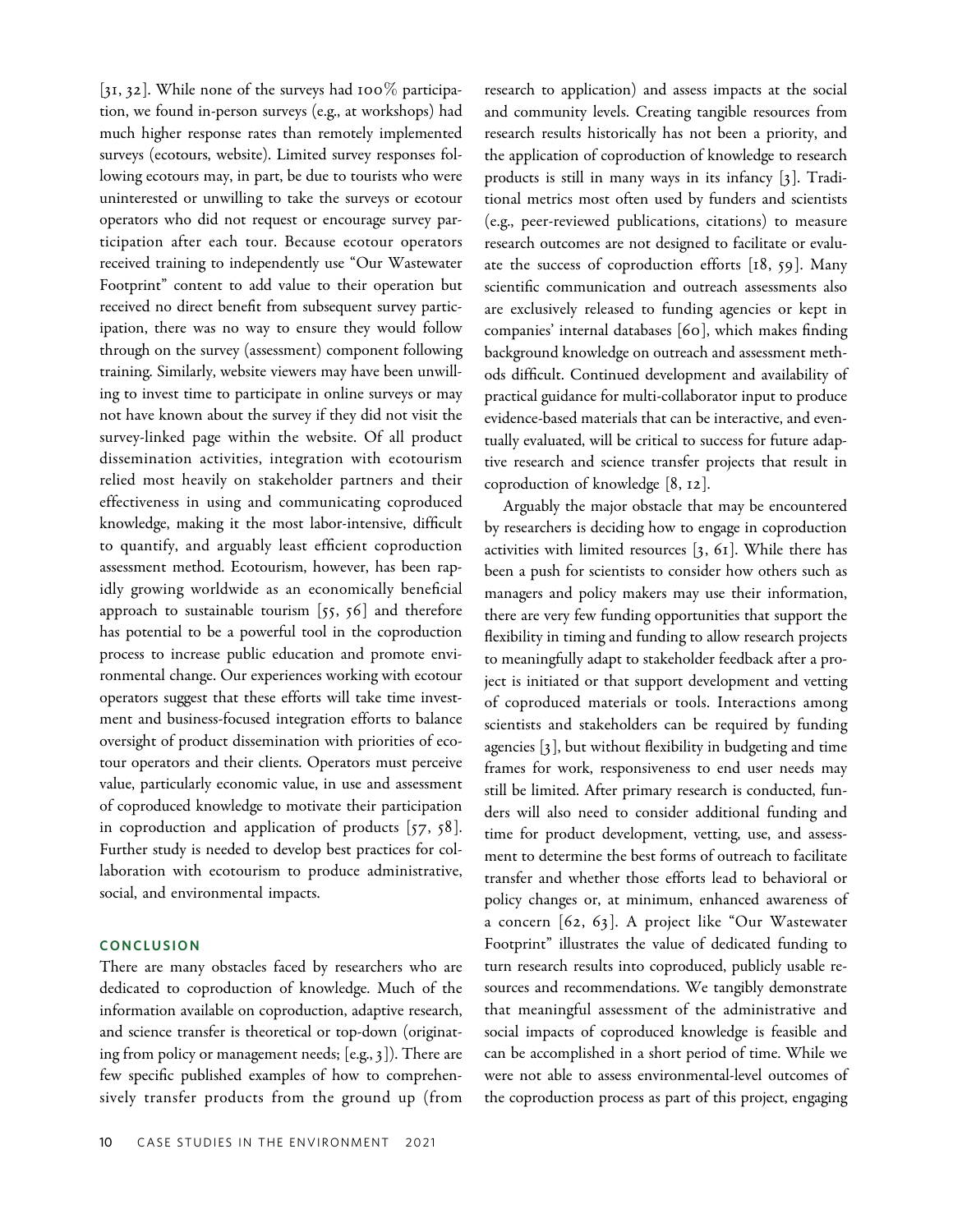and incorporating stakeholders in research and product development improved both research and outreach outcomes that we hope will translate to meaningful improvements to local water quality in the future.

# Recommendations

- A combination of active (community interactions) and passive (print and social media) approaches were most efficient for dissemination of "Our Wastewater Footprint" materials to large and diverse audiences in a short period of time, with use of print and social media having the most potential for further development and creative applications in the future.
- Print and social media posts were most effective in turning administrative results into social responses that could be assessed.
- Development of partnerships with relevant businesses, nongovernmental organizations, and community-based conservation groups helped to build a network of stakeholders to use and further disseminate information.
- Surveys following outreach activities were useful to assess stakeholder participation in coproduction of knowledge and product use but required considerable time investment and oversight.
- Ecotourism has potential to be a powerful tool for coproduction and public education that can lead to environmental change but will require business-focused integration efforts to balance outreach goals with priorities of business operators and their clients.
- Continued development and availability of practical guidance for coproduction of evidencebased materials that can be interactive and eventually evaluated will be critical to success for future adaptive research and science transfer projects.
- To enable development and vetting of coproduced materials derived from adaptive research, funding agencies must support flexibility in timing and funding to facilitate coproduction, including assessment.

# CASE STUDY QUESTIONS

1. What are optimal methods to transfer research findings into products that will benefit end users

and how can you engage stakeholders in the coproduction process?

- 2. What are the more effective and efficient forms of outreach and dissemination when trying to reach a large audience using limited resources (personnel, time, funding)?
- 3. How do you balance efficiency and effectiveness to translate research findings to diverse audiences and provide solutions to environmental concerns?
- 4. How can you assess use of coproduced knowledge and products to prompt social and administrative changes that can eventually lead to environmental changes?

# AUTHOR CONTRIBUTIONS

TMG: Conceptualization, data curation and analysis, methodology of outreach and assessment, product creation, writing–original draft. EEH: Conceptualization, methodology and preparation for outreach products, support for outreach activities, writing–editing and reviewing. ESD: Conceptualization, investigation and methodology for original research study, preparation for outreach products, writing–editing and reviewing. RHC: Conceptualization, methodolgy, product preparation, funding acquisition, project administration, analysis, writing-editing and reviewing.

# ACKNOWLEDGMENTS

We thank our research and transfer project team members and their institutions, including the U.S. Food and Drug Administration (USFDA; Dr. W. Burkhardt, III; CDR K. Calci), University of Southern Mississippi (USM; Dr. W. Wu, Dr. E. Jackson), Auburn University (Dr. W. Walton), and the Grand Bay National Estuarine Research Reserve (NERR; Dr. A. Gray, Dr. M. Woodrey, K. Cressman, M. Posten), NOAA Office of Coastal Management (M. Hanisco), and stakeholder partners Ecotours of South Mississippi (CAPT K. Wilkinson), the Mobile Bay National Estuary Program's Create a Clean Water Future campaign, Dog River Clearwater Revival, Wild-Native Tours, Evonik Industries, Dauphin Island Sea Lab (DISL), and Alabama Coastal Foundation. We additionally thank DISL staff, students, and volunteers for assistance with outreach presentations and assessment data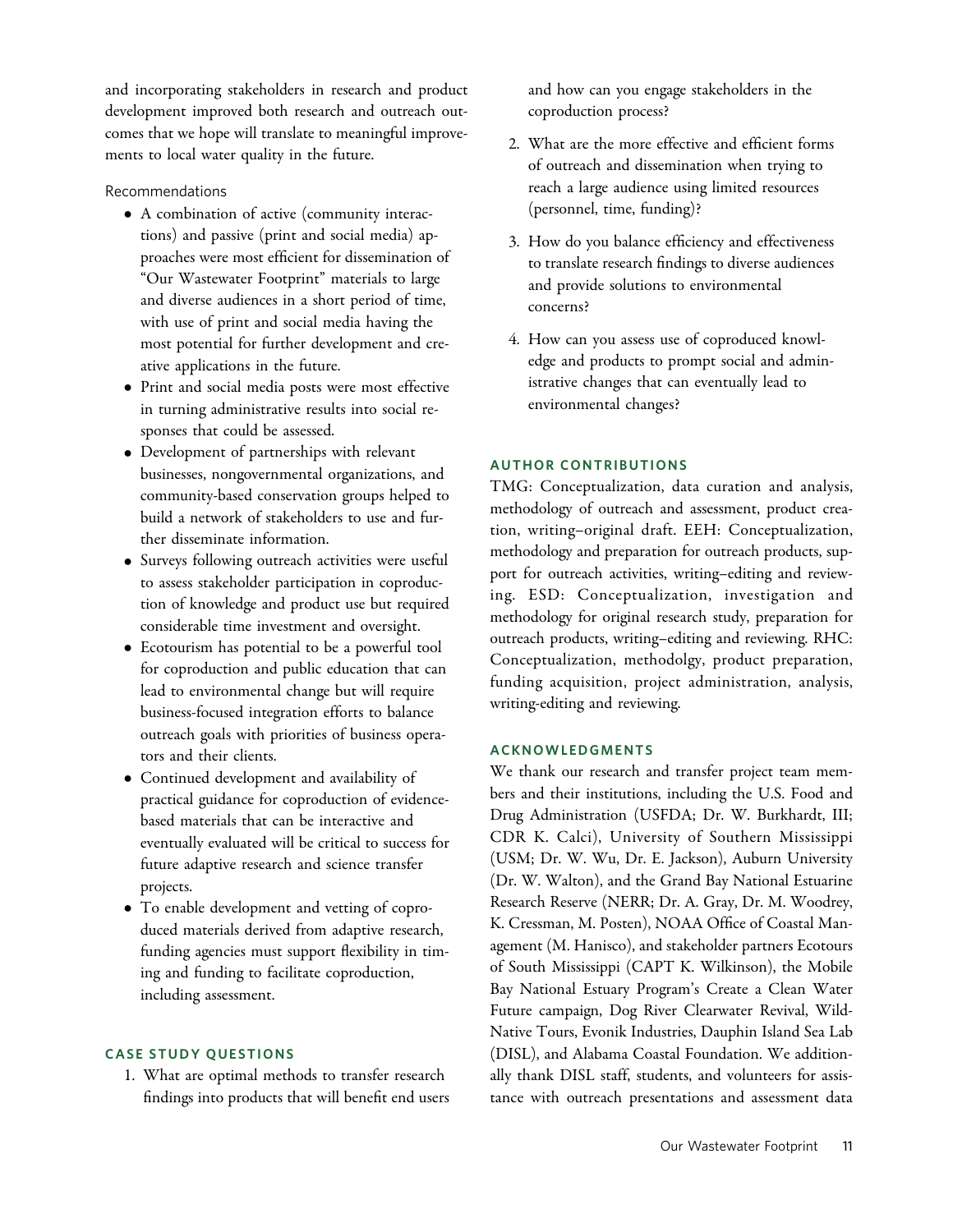collection, particularly IT Specialist M. Mills and Media Relations Specialist A. Levins for assistance with logo design and website construction.

# COMPETING INTERESTS

The authors have declared that no competing interests exist.

#### FUNDING

This work was funded by the National Oceanic and Atmospheric Administration, National Estuarine Research Reserve Science Collaborative Grant under grant numbers NA09NOS4190153 and NA14NOS4190145.

# SUPPLEMENTAL INFORMATION

SI 1: 2014 Workshop Survey Results: Attendee survey results for the 2014 product vetting workshop held following completion of the research project. Approximately 56% of attendees completed the survey. (PDF)

SI 2: 2018 Workshop Survey Results: Attendee survey results following the 2018 "Our Wastewater Footprint" product unveiling workshop. Participant demographics shown in table 1. Approximately 65% of attendees completed the survey. (PDF)

SI 3: Eco-tour Survey Results: Survey results from ecotours conducted in Mobile Bay, AL during peak tourism season (April–August) 2019. (PDF)

#### **REFERENCES**

- 1. Bremer S, Meisch S. Co-production in climate change research: reviewing different perspectives. WIREs Clim Change. 2017;8: e482.
- 2. Wall TU, Meadow AM, Horganic A. Developing evaluation indicators to improve the process of coproducing usable climate science. Am Meteorol Soc. 2017;9: 95-107.
- 3. Arnott JC, Neuenfeldt RJ, Lemos MC. Co-producing science for sustainability: can funding change knowledge use? Glob Environ Change. 2020;60: 101979.
- 4. Cash DW, Borck JC, Patt AG. Countering the loadingdock approach to linking science and decision making: comparing analysis of El Niño/Southern Oscillation (ENSO) forecasting systems. Sci Technol Hum Values.  $2006;31(4):465-494.$
- 5. Beier P, Hansen LJ, Helbrecht L et al. A how-to guide for coproduction of actionable science. Conserv Lett. 2017;  $10(3)$ : 288–296.
- 6. Rogga S. Transcending the Loading Dock Paradigm– Rethinking Science-Practice Transfer and Implementation in Sustainable Land Management. In: Weith T, Barkmann T, Gaasch N, Rogga S, Strauß C, Zscheischler J, editors.

Sustainable Land Management in a European Context: A Co-design Approach; 2021. Cham, Switzerland: Springer Nature. pp. 249–268.

- 7. Beier P, Behar D, Hansen L et al. Guiding principles and recommended practices for co-producing actionable science: a how-to-guide for DOI climate science centers and the national climate change and wildlife science center. Report to the Secretary of the Interior. Washington, DC: Advisory Committee on Climate Change and Natural Resource Science; 2015.
- 8. Walter AI, Helgenberger S, Wiek A et al. Measuring societal effects of transdisciplinary research projects: design and application of an evaluation method. Eval Program Plan. 2007;30: 325–338.
- 9. Reed MS, Stringer LC, Fazey I et al. Five principles for the practice of knowledge exchange in environmental management. *J Environ Manag*. 2014;146: 337-345.
- 10. Jacobs K. Connecting Science, Policy, and Decision-Making: A Handbook for Researchers and Science Agencies. Silver Spring, MD: NOAA Office of Global Programs; 2002.
- 11. Norström AV, Cvitanovic C, Löf MF et al. Principles for knowledge co-production in sustainability research. Nat Sustain. 2020;3(3): 182-190.
- 12. Moser S. Making a difference on the ground: the challenge of demonstrating effectiveness of decision support. Clim Change. 2009;95: 11–21.
- 13. Fazey I, Bunse L, Msika J et al. Evaluating knowledge exchange in interdisciplinary and multi-stakeholder research. Glob Environ Change 2014;25: 204–220.
- 14. Wamsler C. Stakeholder involvement in strategic adaptive planning: transdisciplinarity and co-production at stake? Environ Sci Pol. 2017;75: 148–157.
- 15. Langfeldt L, Scordato L. Assessing the Broader Impacts of Research: A Review of Methods and Practices. Oslo, Norway: Nordic Institute for Studies in Innovation, Research, and Education; 2015.
- 16. Rossi F, Rosli A, Yip N. Academic engagement as knowledge co-production and implications for impact: evidence from knowledge transfer partnerships. J Bus Res. 2017;80: 1–9.
- 17. Newson R, King L, Rychetnik L et al. Looking both ways: a review of methods for assessing research impacts on policy and the policy utilization of research. Health Res Pol Syst.  $2018;16(1): 1-20.$
- 18. Penfield T, Baker MJ, Scoble R et al. Assessment, evaluations, and definitions of research impact: a review. Res Eval.  $20I4;23(I): 2I-32.$
- 19. Nixon SW, Oviatt CA, Frithsen J et al. Nutrients and the productivity of estuarine and coastal marine systems. *J Lim*nol Soc Southern Afr. 1986;12: 43–71.
- 20. Valiela I, Foreman K, LaMontagne M et al. Couplings of watersheds and coastal waters: sources and consequences of nutrient enrichment in Waquoit Bay, Massachusetts. Estuaries. 1992;15: 443–457.
- 21. Howarth RW, Sharpley A, Walker D. Sources of nutrient pollution to coastal waters in the United States: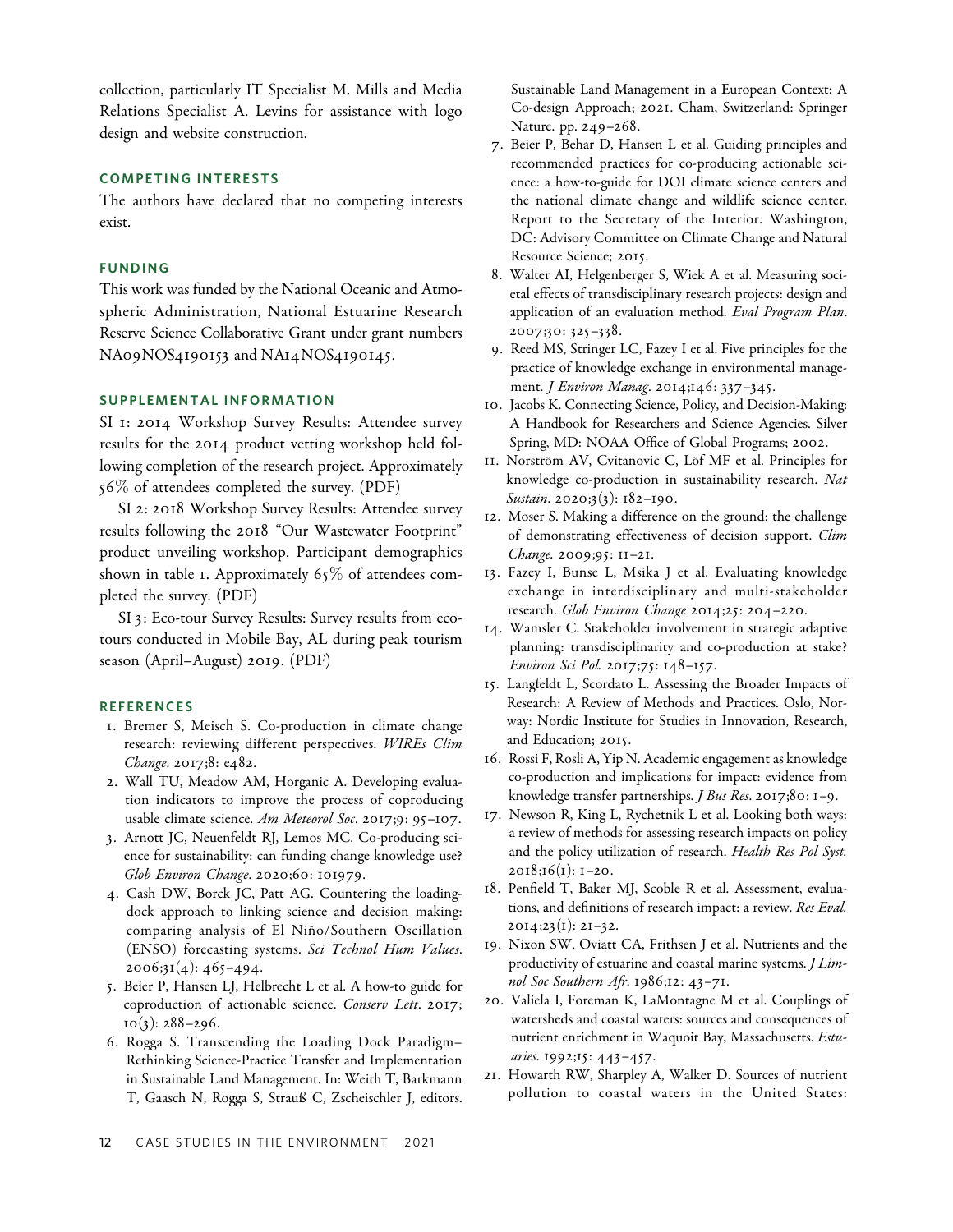implications for achieving coastal water quality goals. *Estu*aries. 2002;25(4): 656-676.

- 22. Breitburg D, Grégoire M, Isensee K. The ocean is losing its breath: declining oxygen in the global and coastal ocean. Science. 2018;359: eaam7240.
- 23. Alexander CE. Classified shellfish growing waters. National Oceanic Atmospheric Administr State Coast Rep. Silver Spring, MD: National Oceanic and Atmospheric Administration; 1998.
- 24. Daskin JH, Calci K, Burkhardt W et al. Use of N stable isotope and alternative microbial analysis to define wastewater influence in Mobile Bay, AL. Mar Pollut Bull. 2008; 56: 860–868.
- 25. Environmental Protection Agency. Report to Congress on the Impacts and Control of CSOs and SSOs. EPA 833-R-04-001. Washington, DC; 2004. Available: [https://www.](https://www.epa.gov/sites/production/files/2015-10/documents/csossortc2004_full.pdf) [epa.gov/sites/production/files/](https://www.epa.gov/sites/production/files/2015-10/documents/csossortc2004_full.pdf)2015-10/documents/ [csossortc](https://www.epa.gov/sites/production/files/2015-10/documents/csossortc2004_full.pdf)2004\_full.pdf.
- 26. Evans KS, Athearn K, Chen X et al. Measuring the impact of pollution closures on commercial shellfish harvest: the case of soft-shell clams in Machias Bay, Maine. Ocean Coastal Manage. 2016;130: 196–204.
- 27. Greening H, Janicki A. Toward reversal of eutrophic conditions in a subtropical estuary: water quality and seagrass response to nitrogen loading reductions in Tampa Bay, Florida, USA. Environ Manag. 2006;38(2): 163–178.
- 28. Oczkowski A, Schmidt C, Santos E et al. How the distribution of anthropogenic nitrogen has changed in Narragansett Bay (RI, USA) following major reductions in nutrient loads. *Estuaries Coast.* 2018;41(8): 2260-2276.
- 29. Australian and New Zealand Environment and Conservation Council. National water quality management strategy: policies and principles. A reference document. Australian and New Zealand Environment and Conservation Council and Agriculture and Resource Management Council of Australia and New Zealand. Canberra, Australia: Environment Australia; 1994.
- 30. European Union. Directive of the European Parliament and of the Council Establishing a Framework for Community Action in the Field of Water Policy. Directive 2000/ 60/EC. 23 October. Brussels, Belgium: European Union; 2000.
- 31. Bohnet IC, Kinjun C. Community uses and values of water informing water quality improvement planning: a study from the Great Barrier Reef region, Australia. Mar Freshw Res. 2009;60: 1176–1182.
- 32. Koontz TM, Newig J. From planning to implementation: top-down and bottom-up approaches for collaborative watershed management. Policy Stud J. 2014;42(3): 416-442.
- 33. Behmel S, Damour M, Ludwig R et al. Participative approach to elicit water quality monitoring needs from stakeholder groups: an application of integrated watershed management. *J Environ Manage*. 2008;218: 540-554.
- 34. Mobile Bay National Estuary Program. State of Mobile Bay: A Status Report on Alabama's Coastline from the

Delta to Our Coastal Waters. Mobile, AL: Mobile Bay NEP. Nov 2008.

- 35. Felder DL, Camp DK, Tunnell JW Jr. An Introduction to Gulf of Mexico Biodiversity Assessment. In: Felder DL, Camp DK, editors. Gulf of Mexico Origin, Waters, and Biota: Volume 1, Biodiversity. College Station, TX: Texas A&M University Press; 2009. pp. 1–14.
- 36. Noss RF, Platt WJ, Sorrie BA et al. How global biodiversity hotspots may go unrecognized: lessons from the North American Coastal Plain. *Diver Dist*. 2014;21(2): 236–244.
- 37. Guo Z, Robinson D, Hite D. Economic impact of Mississippi and Alabama Gulf Coast tourism on the regional economy. Ocean Coast Manage. 2017;145: 52-61.
- 38. Environmental Protection Agency. Alabama & Mobile Bay basin integrated assessment of watershed health. EPA 841-R-14-002. Washington, DC; 2014. The Cadmus Group, Inc., U.S. Environmental Protection Agency. Available: [https://www.epa.gov/sites/production/files/](https://www.epa.gov/sites/production/files/2015-11/documents/almb_hw_report_final_assessment_0.pdf) 2015-1 1[/documents/almb\\_hw\\_report\\_final\\_assessment\\_](https://www.epa.gov/sites/production/files/2015-11/documents/almb_hw_report_final_assessment_0.pdf) 0[.pdf](https://www.epa.gov/sites/production/files/2015-11/documents/almb_hw_report_final_assessment_0.pdf).
- 39. Mobile Baykeeper. 2018: 86% Reduction of Sewage Spills in Mobile Bay! Programs Blog. 2019. Available: [https://](https://www.mobilebaykeeper.org/bay-blog/2019/3/19/2018-sso-blog) [www.mobilebaykeeper.org/bay-blog/](https://www.mobilebaykeeper.org/bay-blog/2019/3/19/2018-sso-blog)2019/3/19/2018-sso[blog.](https://www.mobilebaykeeper.org/bay-blog/2019/3/19/2018-sso-blog) Accessed 8 May 2020.
- 40. Archibald R. The fastest growing and shrinking cities in Alabama. Advanced Local Media; 2019. Available: [https://](https://www.al.com/news/2019/05/the-fastest-growing-and-shrinking-cities-in-alabama.html) www.al.com/news/2019/0 5[/the-fastest-growing-and](https://www.al.com/news/2019/05/the-fastest-growing-and-shrinking-cities-in-alabama.html)[shrinking-cities-in-alabama.html](https://www.al.com/news/2019/05/the-fastest-growing-and-shrinking-cities-in-alabama.html). Accessed 26 February 2020.
- 41. McCreary ST, Gamman JK, Brooks B. Refining and testing joint fact-finding for environmental dispute resolution: ten years of success. Med Quarterly. 2001;18(4): 329-348.
- 42. Karl HA, Susskind L, Wallace K. A dialogue, not a diatribe: effective integration of science and policy through joint fact finding. Environ Sci Policy Sustainable Dev. 2007; 49: 20–34.
- 43. Jacobs S. Maintaining neutrality in dispute mediation: managing disagreement while managing not to disagree. J Pragmatics. 2002;34(10–11): 1403–1426.
- 44. Compass Resource Management Ltd. Structured Decision Making. 2013. Available: [https://www.structureddecision](https://www.structureddecisionmaking.org) [making.org](https://www.structureddecisionmaking.org). Accessed 5 May 2020.
- 45. National Oceanic and Atmospheric Administration Office for Coastal Management, National Estuarine Research Reserves. Science Collaborative. 2021. Available: [https://](https://coast.noaa.gov/nerrs/research/science-collaborative.html) [coast.noaa.gov/nerrs/research/science-collaborative.html](https://coast.noaa.gov/nerrs/research/science-collaborative.html). Accessed 18 May 2021.
- 46. Environmental Protection Agency. Getting in step: a guide to effective outreach in your watershed. U.S. Environmental Protection Agency. Watershed Academy Web. 2003. Available: [https://cfpub.epa.gov/watertrain.](https://cfpub.epa.gov/watertrain) Accessed 27 January 2020.
- 47. Khatri C, Chapman SJ, Glasbey J et al. Social media and internet driven study recruitment: evaluating a new model